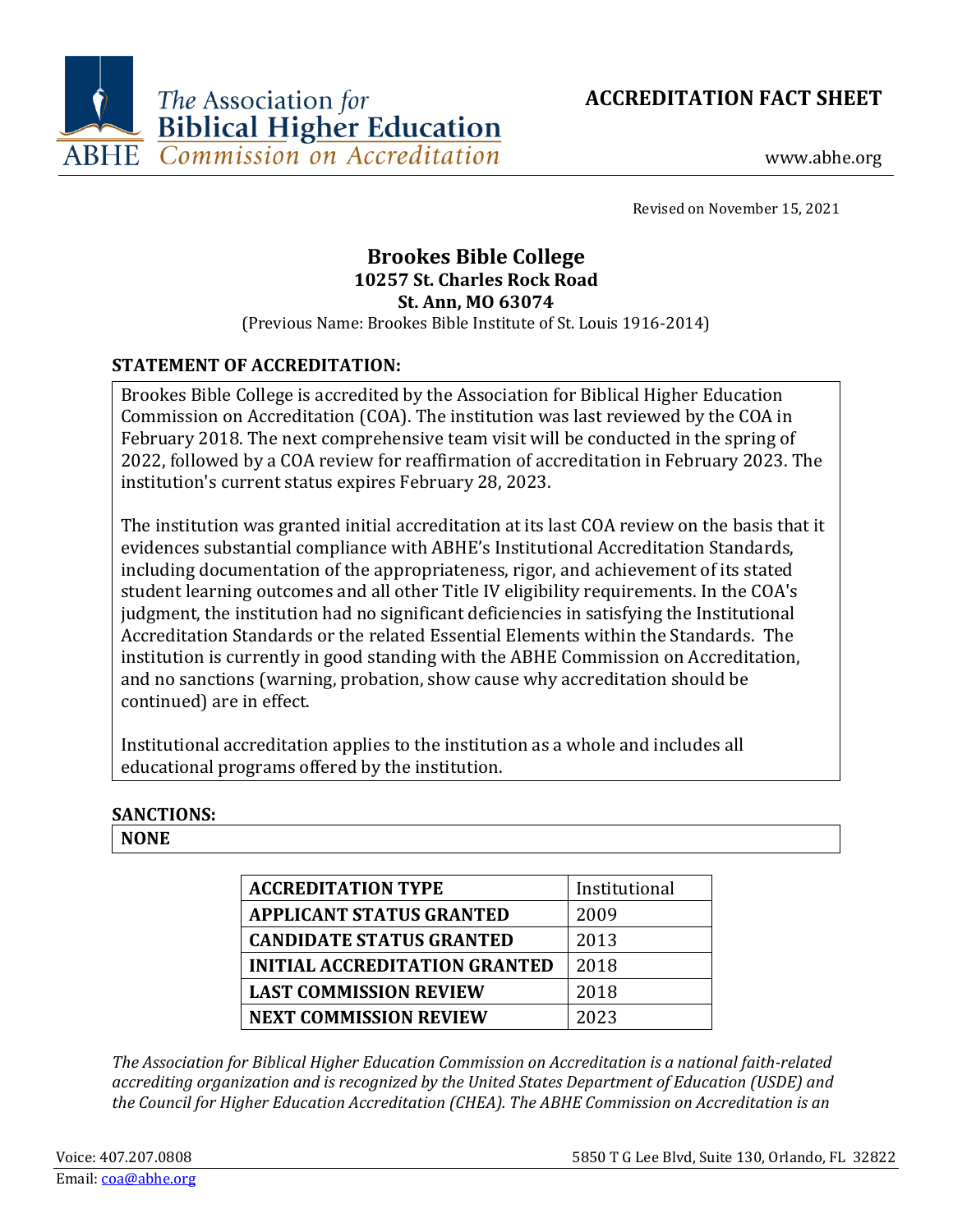*institutional and programmatic accreditor. Institutions that are institutionally accredited have been examined as a whole. Institutions that are programmatically accredited have specific programs that have been reviewed in light of ABHE standards. This statement of accreditation information is the Commission's official statement of an institution's accredited status.*

#### **ACCREDITATION DECISIONS:**

| <b>DATE</b>   | <b>ACTION</b>                                                  |
|---------------|----------------------------------------------------------------|
| November 2020 | Approved substantive change to initiate online degree programs |
| November 2019 | Approved substantive change to initiate Bachelor of Theology   |
| February 2018 | Granted initial accreditation                                  |

*Includes the following: applicant status, candidate status, initial accreditation, reaffirmation of accreditation, sanction, substantive change approval - last 5 years. Please see the "Policy on Communication of Accreditation Decisions" in the COA Manual.*

#### **MODALITY APPROVAL:**

| TYPE:                             | <b>APPROVAL:</b>                                        |
|-----------------------------------|---------------------------------------------------------|
| Distance Education (online)       | The institution is authorized to offer up to 100% of an |
|                                   | academic program via distance education (online).       |
| <b>Correspondence Education</b>   | The institution is authorized to offer up to 49% of an  |
|                                   | academic program via correspondence education.          |
| <b>Competency-Based Education</b> | The institution is authorized to offer up to 49% of an  |
|                                   | academic program via competency-based education by      |
|                                   | the course/credit approach or direct assessment.        |

*Please see the "Policy on Alternative Academic Patterns" in the COA Manual.*

#### **APPROVED OFF-CAMPUS LOCATIONS:**

| $-$<br>- 14<br>----                   | $\mathbf{R}$<br>ADDINEJJ |
|---------------------------------------|--------------------------|
| $\rightarrow$<br>$\sim$ $\sim$ $\sim$ |                          |

*A branch campus is an additional location of an institution that is geographically apart and independent of the main campus of the institution and (1) is permanent in nature;(2) offers courses in educational programs leading to a degree, certificate, or other recognized educational credential;(3) has its own faculty and administrative or supervisory organization; and (4) has its own budgetary and hiring authority. An additional location is a facility that is geographically apart from the main campus of the institution and at which the institution offers at least 50% of a program through classroom courses, hybrid courses, or a combination of both. An additional location may qualify as a branch campus and be subject to requirements pertaining to branch campuses. An extension site is an off-campus location where less than 50% of a degree program may be earned by classroom courses, hybrid courses, or a combination of both.*

#### **APPROVED EDUCATIONAL PROGRAMS:**

| DEGREE/DIPLOMA/CERTIFICATE                     | PROGRAM (MAJOR/CONCENTRATION) |
|------------------------------------------------|-------------------------------|
| Associate of Biblical and Ministerial Studies  |                               |
| Associate of Biblical Counseling and Practical |                               |
| Theology                                       |                               |
| <b>Bachelor of Biblical Studies</b>            |                               |
| <b>Bachelor of Theology</b>                    |                               |